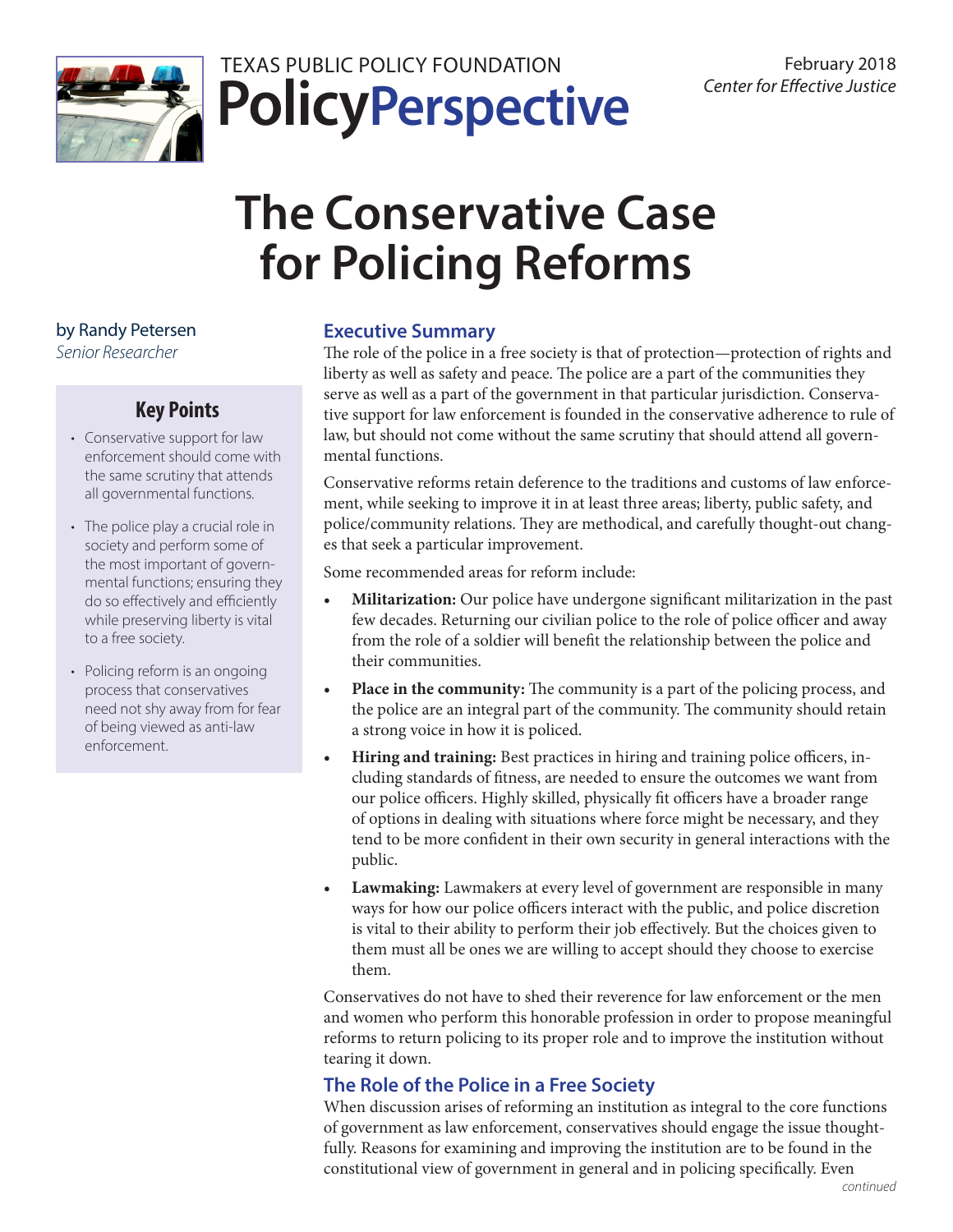though law enforcement is a core function of government, it is necessary to limit its scope and activities in order to preserve liberty.

The role of government in a free society is anchored in securing the rights of its citizens: "We hold these truths to be self-evident, that all men are created equal, that they are endowed by their Creator with certain unalienable Rights, that among these are Life, Liberty and the pursuit of Happiness.—That to secure these rights, Governments are instituted among Men, deriving their just powers from the consent of the governed" ([Declaration of Independence](https://www.archives.gov/founding-docs/declaration-transcript)). How to secure these rights and what that looks like in practice, especially when it comes to public safety, has engendered much debate. Benjamin Franklin, in a quote inscribed on the Statue of Liberty, leaned toward the side of liberty: "They that can give up essential liberty to obtain a little safety deserve neither liberty nor safety." John Stuart Mill leaned more toward safety: "It is one of the undisputed functions of government to take precautions against crime before it has been committed, as well as to detect and punish it

afterwards" (Mill, 81). The challenge is that government retains an almost unlimited capacity for force to secure these rights *and* function in a law enforcement or crime-responsive capacity force that can and should be used to secure liberty, but also force that can easily be used for oppression. This

## *Calls to review and reform policing should be a normal function of the conservative movement to keep government effective and efficient and within the constraints of the Constitution.*

means that scrutiny of government power and the prudence in adopting institutional changes (Kirk, 20), particularly relating to law enforcement and its use of force, are necessary components of conservatism and securing liberty.

In his classic essay on the role of government and law in a free society, Frederic Bastiat observed, "If this is true, then nothing can be more evident than this: The law is the organization of the natural right of self-defense. It is the substitution of a common force for individual, disparate forces. This common force is to do only what the individual forces have a natural and lawful right to do; protect persons, liberties, and properties; to maintain the right of each, and to cause justice to reign over us all" (Bastiat, 3). This comprehensive explanation of the role of government places the role of the enforcers of its laws, the police, in its proper context.

The police represent perhaps the most complex institution in our free society. Representing both the community and the government, police officers are expected to be an intimate part of our communities at a level that few would tolerate from any other form of government intrusion, yet they remain the most intrusive arm of the government itself. Any shift in the complex balance between the role of our police and their relations with the community, such as the departure of our police as members of the community and intruding instead as purely government officials, is quickly felt at a visceral level.

It is no mystery that law enforcement officers would find strong support in the conservative community given the conservative view of the role of government. Police officers serve as the fundamental role of government's first response in interacting with citizens. Protecting the rights and freedoms of the citizens requires more than words on paper; it requires men and women with the authority to use force in the furtherance of this governmental function. Where order is established through laws governing certain behaviors that would encroach on the rights of others, the individuals' rights are protected not by the words themselves, but by the person who swears an oath to uphold those laws. The words are useful later in a court of law, but they provide no value at the time of a police confrontation without the enforcement

ability of an officer.

The requisite authority to use force is wholly concentrated in our police officers. No other part of our government has the lawful authority to use force against a citizen not yet convicted of any crime. This authority includes the

use of deadly force in certain situations. The unpacking of police officers from their communities is difficult and not desirable, and the view of legitimacy of the police by their communities is essential to their role. Policing scholars George Kelling and James Stuart observe that, "assuming the function of the police is to support and deepen the inherent self-governing capacity of neighborhoods, which in turn permits self-defense against crime and disorder, the priority of police in highly troubled neighborhoods must be not only to gain authorization for police action, but also to help develop the community's capacity for self-defense" (Kelling & Stuart, 474). The role of the police officer within the community is integral to both the community and effective policing, ideally deriving authority from both the community they serve and the government they represent.

Because of the unique authority to use force in furtherance of securing citizens' liberty, policing must be a function of the state, as law enforcement carries out its role seeking to fulfill society's rightful desires that it be a part of the communities it protects. Any effort to force the membership of police officers to be completely in the government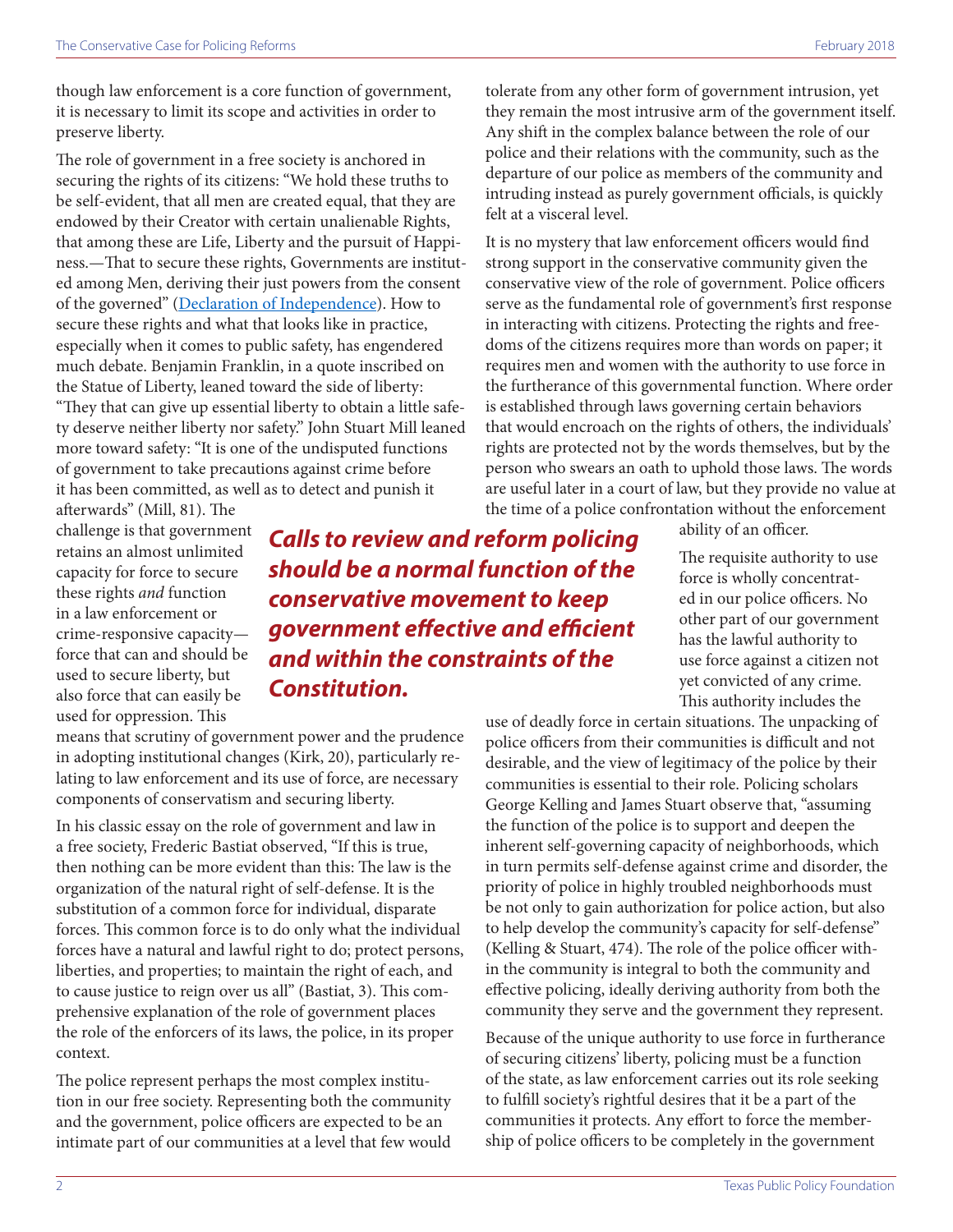or completely in the community would result in the loss of liberty. The role of the police officer as an arm of the government as well as a member of the community allows and requires the continuous scrutiny of policing, and reform when necessary. Thus it is not anti-police to hold the view that the only part of our government given the authority to use force against the people is deserving of the same—or even higher—level of scrutiny and review as the rest of the government. Calls to review and reform policing need not be a one-time event, but should be a normal function of the conservative movement in order to keep government effective and efficient and within the constraints of the Constitution.

## **What Conservative Policing Reform Is Not**

Conservative policing reform is not a reflexive response to historical antipathy toward authority in general or the police in particular. Such a non-conservative approach seeks to dissolve the institution entirely or morph it into something

completely unrecognizable from its current form through centralization or other measures [\(Dutta](https://www.washingtonpost.com/posteverything/wp/2014/11/25/we-should-get-rid-of-local-policing-ferguson-shows-why-the-system-just-doesnt-work/?utm_term=.e9adb60fc2c9)). Lacking animus toward both authority and the police, conservatives are well-positioned to reform policing and should do so deliberately with specific expectations for the outcomes such reforms pursued.

Ideally, any recommendation

for policing reform should have the goal of an improvement in any or all of three areas: liberty, public safety, and the relationship of the police with the public. A decline in any of these three areas is generally unacceptable in any circumstance, and any scenario where it occurs must be carefully evaluated and vigorously debated.

The conservative affinity for tradition requires that an institution as embedded in our society as law enforcement receives due deference to its own traditions and customs where possible, making changes in a deliberate way with a deliberate goal (Kirk, 18). A return to prior models of policing, in uniforms or equipment for example, should not be merely based on nostalgia but should instead advance the cause of liberty, public safety, or community relations. Conservative reform is not reflexive; it is deliberate and methodical in its approach to the institution, even where the desired changes are significant in scope.

*When the arm of government directly responsible for the protection of rights and liberty begins to view itself not as a public servant but rather as a military force amidst potential enemies, the danger to a free society is abundantly clear.*

## **A Call to Reform: The Dangers of Militarization**

The police are not the military—not in form, function, or goals. There is a hard line between a civilian police force and our national military forces, and any blurring of these two vital but distinctly different roles of government is to be avoided.

Kraska differentiates between the terms "militarization," the actual preparation for war, and "militarism," the adoption of cultural values that support war (207). Some of the aspects of militarization observed in our modern police forces include the adoption and use of military equipment such as military-style weapons, uniforms, and vehicles. All of these outward symbols of militarization are highly visible, both to the community and to the police within the agencies that adopt them. The move toward militarization can affect the perception of the public as to the role of the police, and even the perception of the police as to their role within the community. The increase not only in number but in frequency of use of SWAT teams, during the same period that the term

"community policing" was being used almost universally among police departments, is evidence that the lines between the civilian police and the military have become increasingly blurred, potentially to the detriment of a free society (Kraska, 211, 212).

Political declarations of war on every new or old societal ill can create confusion. The War on Crime, War on Drugs, War

on Poverty, and War on Terror are but a few of the "wars" publicly declared in the past several decades. The overt and public description of what were and always will be civilian policing issues in terms reserved for the military and its unique function can cause a shift in how the police view themselves, the public, and their relationship to the community (Kraska, 210). When the arm of government directly responsible for the protection of rights and liberty and its members begin to view themselves not as public servants in that vein, but rather as a military force amidst potential enemies, the danger to a free society should be abundantly clear.

Conservative adherence to the original intent of the Constitution is often used as a cornerstone of conservative philosophy. This philosophy is often cited when it comes to the judiciary, whose role it is to interpret the Constitution that guides much of our criminal justice system in general, and, in particular, policing functions such as use of force, interrogations, and search and seizure.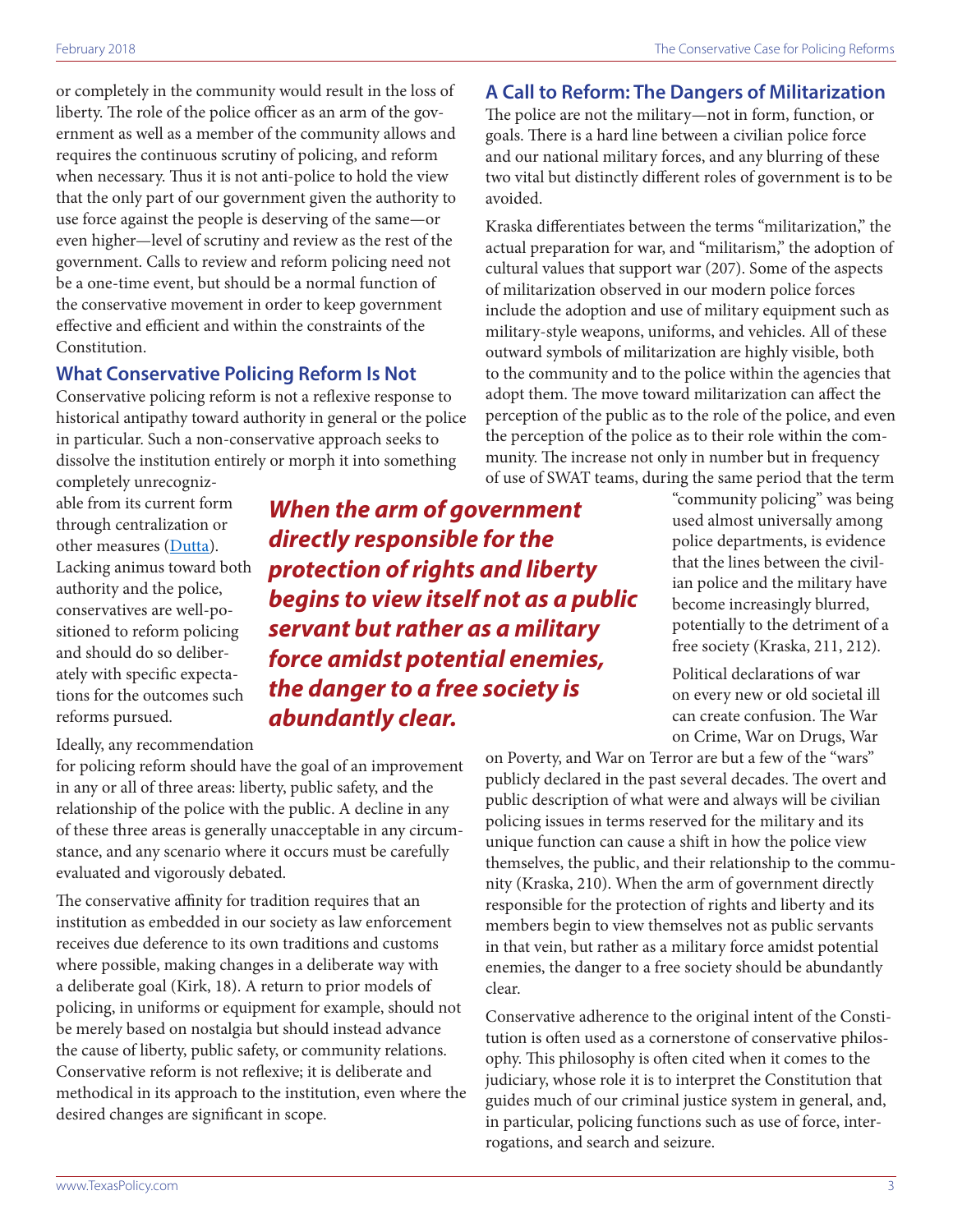The *Posse Comitatus* Act of the Reconstruction era was originally the distinct line between the military and the civilian policing worlds, prohibiting the use of the military for law enforcement purposes in reaction to the federal troops in the Southern states after the Civil War ([Nevitt, 122\)](https://poseidon01.ssrn.com/delivery.php?ID=186110029069011094070072104120016081054087021052029007119070074009005029071021067065016043025056016121004084008124125009092094027086028018020067015012081126113015109021049007069102124117110096096127120117019116096077092122064116068015097093116072114102&EXT=pdf). However, the concept reaches even further back into our history to a time when British troops occupied colonial America. Resentment is evident in the Declaration of Independence, which lists as one of the prompting grievances for our parting ways with England that the king "has kept among us, in times of peace, Standing Armies without the Consent of our legislatures" ([National Archives\)](https://www.archives.gov/founding-docs/declaration-transcript). Conservative departure from this historical concept of military use is evidenced in changes to the *Posse Comitatus* Act by Congress in the 1980s allowing more and not fewer interactions between civilian police and the military as a consequence of the drug war, resulting in passage of the Military Cooperation with Civilian Law Enforcement Agencies Act of 1981 [\(Nevitt, 140](https://poseidon01.ssrn.com/delivery.php?ID=186110029069011094070072104120016081054087021052029007119070074009005029071021067065016043025056016121004084008124125009092094027086028018020067015012081126113015109021049007069102124117110096096127120117019116096077092122064116068015097093116072114102&EXT=pdf)).

This act lessened some of the barriers to military involvement in domestic law enforcement and paved the way for

the 1033 program created by the 1997 National Defense Authorization Act, which allows transfer of military weapons and equipment to civilian law enforcement for

## *Support for policing reforms is not inconsistent with traditional conservative support for the police.*

use in law enforcement roles ([Glod\)](http://www.mrt.com/opinion/article/How-a-little-known-program-has-turned-local-law-7412756.php). Aside from the optics that civilian police officers with military uniforms and equipment can create, the sharing of military surveillance and intelligence capabilities is a real concern for the preservation of privacy afforded by the Fourth Amendment.

As military equipment becomes commonplace in our police forces, and military surveillance and intelligence tactics become acceptable to the agencies using them without scrutiny from the public, the line between the military and the police becomes more and more blurred. At some point, we risk losing the line completely, and with it, the civil liberties afforded by the Constitution. Maintaining a clear demarcation between our civilian police and our military requires vigilance, and the danger of the militarization of our police is compounded by incrementalism that hides it in plain sight.

#### **A Local Issue**

The style of policing, hiring requirements, and policing priorities are reflective of the jurisdictions being policed and are rightfully a local issue. As members of the community, the police and the manner of policing change from locality to locality. This is part of the dual nature of the police and establishes them as a part of their communities. Where reforms are needed on a broad basis, they should be addressed at the state level, but local control of the police

should include an ongoing process of evaluation and policy revision where necessary, making the need for such sweeping changes at higher levels infrequent.

Where a disconnect between the police and the community becomes irreparable, a layered approach to intervention is entirely possible without resorting immediately to the highest governmental body for resolution. Local municipal policing occurs within the overlapping jurisdiction of a county in most states, and then within the state. Crime rates are different in each city and county, as are demographics, local customs, values, and quality of life expectations. The more removed from a locality the proposed fix is, the more generalized it will be. The difficulty in identifying such broad remedies that might be proposed at the federal, and sometimes even the state level, is enormous.

Appropriations are one mechanism for prioritizing how policing is done. With policing being a core function of government, it should be funded in accordance with its importance, and the public should expect effectiveness and efficiency in the delivery of this service. Changes in policy

can impact expenses, and the jurisdiction incurring these costs is in the best position to make decisions on budgeting within its borders.

Differentiating between that which should be mandated by the state and that which should be left to the local governments is largely debatable. Hiring and even training standards aid a locality in shaping the police agency of the jurisdiction and are a key part of the integration of the police into a particular community. However, the establishment of minimum levels of hiring and training can be left to the states, driven by evidence-based best practices. State-level training mandates provide a vehicle for ongoing reform as they address issues relating to all police officers in the state, while local policy changes provide for the individualized policing of communities that differ from each other in large or small ways.

#### **Hiring, Training, and Fitness Standards**

Changing policies and laws is a fundamental tool for any public reform effort, and policing is not much different than any governmental function in that regard. However, policing is also very reliant on the individual officer for the outcome of any interaction between the police and the public. Different officers can have very different outcomes for the same situation. Because the individual officer is going to affect the outcome of any interaction, best practices in the hiring, training, and fitness standards applied to police officers will, in turn, affect the quality of policing a community receives.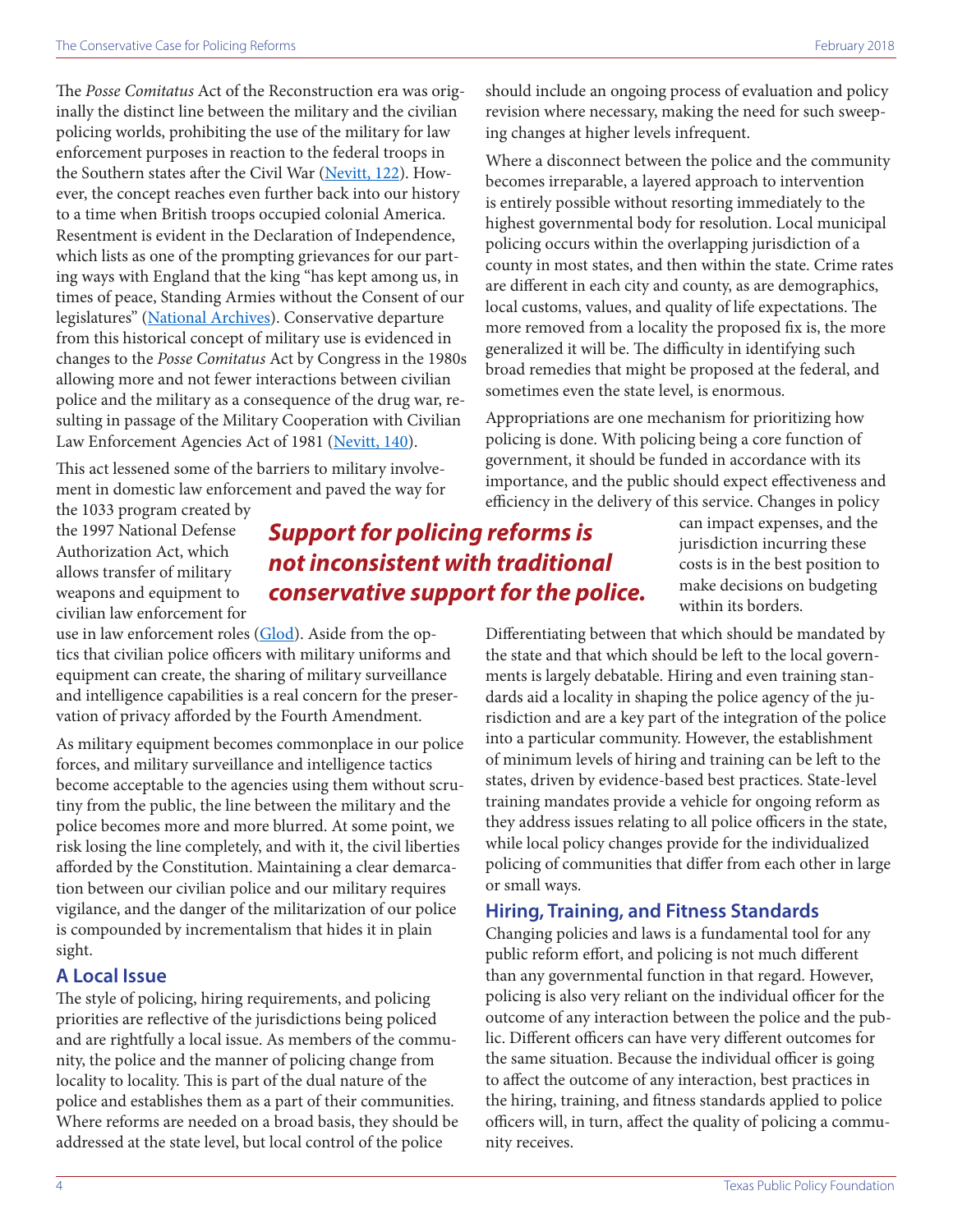The job of a police officer requires infrequent physical activity, but those infrequent occurrences can require very intense physical activity with life or death consequences. Because the instances of intense or protracted physical activity are rare, the level of fitness required to perform them is not enhanced as a matter of simply performing the job itself the way someone who operates a jackhammer or hangs sheetrock might be able to, and police work itself may have an adverse effect on physical fitness ([Bonneau and Brown, 3-4\)](https://www.publicsafety.gc.ca/lbrr/archives/cnmcs-plcng/cn28507-eng.pdf).

Fit officers are more likely to feel a sense of security in their dealings with the public, a key factor in their decision to use force and at what level ([Petersen, 1](https://www.texaspolicy.com/library/doclib/2017-03-BA06-BillAnalysis-FitnessTestingLawEnforcement-HB603-CEJ-RandyPe....pdf)). What an officer chooses to do in any situation is a result of this officer's personality, capabilities, equipment, perception of threat, fear, and other factors. Finding best practices in hiring officers, training them, and maintaining and evaluating their fitness levels is a way to reform policing by improving the quality of the individual officers placed into these positions. This reform alone can change policing even within the current structure by changing the officers' use-of-force decision-making calculus.

The Supreme Court's decision in *Graham v. Connor* established the "objectively reasonable" standard for force used by the police (*[Graham v. Connor](http://caselaw.findlaw.com/us-supreme-court/490/386.html)*). The individual officer plays a large role in how that standard is examined. An officer who is out of shape, quickly exhausted, with little skill in defensive tactics can more easily justify an escalation of force in a situation given all of the factors present, even the ones he or she brings to the encounter in the form of their competencies or weaknesses.

With *[Graham v. Connor](http://caselaw.findlaw.com/us-supreme-court/490/386.html)* remaining the standard for the examination of use of force by the police, the individual officer who is on the scene is an unknown variable in predicting the outcome of the event, but raising the standards for hiring, training, and maintaining fitness can help make the outcome more consistent or at least raise the expectation of what is reasonable from the officer. Changing the Supreme Court's decision in a future case regarding use of force may or may not ever occur, but changing the officers involved in those situations while applying the existing standard can change the outcomes.

## **Holding the Lawmakers to Account**

When an officer behaves badly in the eyes of the public, something modern media and technology allow to be viewed nearly in real time in many cases, it is important to examine the situation thoroughly. Conservative adherence to the rule of law requires that the scenario be examined from such a perspective. The first question to ask is whether the officer acted within the bounds of the law. If the officer did not, then the responsibility for the action lies with the

officer. However, if the action is repulsive to the viewer, but objectively within the bounds of the law, then it is the policy itself that may need changing.

Police officers enforce the laws they are given; they act within the boundaries of those policies. Discretion is a necessary tool for police officers in their daily work, but if the bounds for that discretion include options that are unacceptable to the public, then the policy should be reconsidered. This is not an anti-police position by any examination and is more consistent with a conservative reverence for the rule of law. Proper support of law enforcement includes providing our police officers with good policies. It is unfair to enact poor policies, of which there are many, and then blame the strict *application* by a police officer by calling it an *abuse* when there is righteous outrage by the community. When legislation provides officers with tools that have broad discretion, such as civil asset forfeiture or the ability to make custodial arrests even for a fine-only offense, *in*discretion at some point is nearly inevitable. It is entirely possible to give officers the discretion necessary to do their jobs effectively while limiting the scope of that discretion to only options that are both acceptable to society and respectful of individual rights through careful policy construction.

Using the police as a revenue-generating branch of government will affect the relationship of the police and the community for better or worse. A reliance on fines in the form of traffic citations, for example, requires frequent traffic stops by police officers. A traffic stop is inherently a negative contact, always relating to an accusation of a law violation, even when conducted at the highest level of professionalism. A citation is always unwanted by the driver, with many issued for reasons that the driver is unable to see the public safety value in, largely because there is none. Traffic accidents are not caused by expired registration stickers, loud mufflers, or emissions levels higher than allowed by law.

Conversely, the traffic stop itself is dangerous, often more so than the alleged violation of the driver. An officer often must occupy a portion of the roadway with his or her vehicle, walk out into traffic, approach a vehicle of unknown potential danger, make contact with the driver, and a variety of other elevated risk activities in order to issue a citation allegedly in the interest of traffic safety. This is an argument not based on logic and contrary to any risk management principle we might consider. Properly appropriating funds for law enforcement is a debate worth having and might result in relieving the burden of self-funding through citations for police agencies, allowing them to focus on actual public safety activities instead and reserving the fine for the punitive purposes it should be intended for without consideration or prioritization of revenue generation.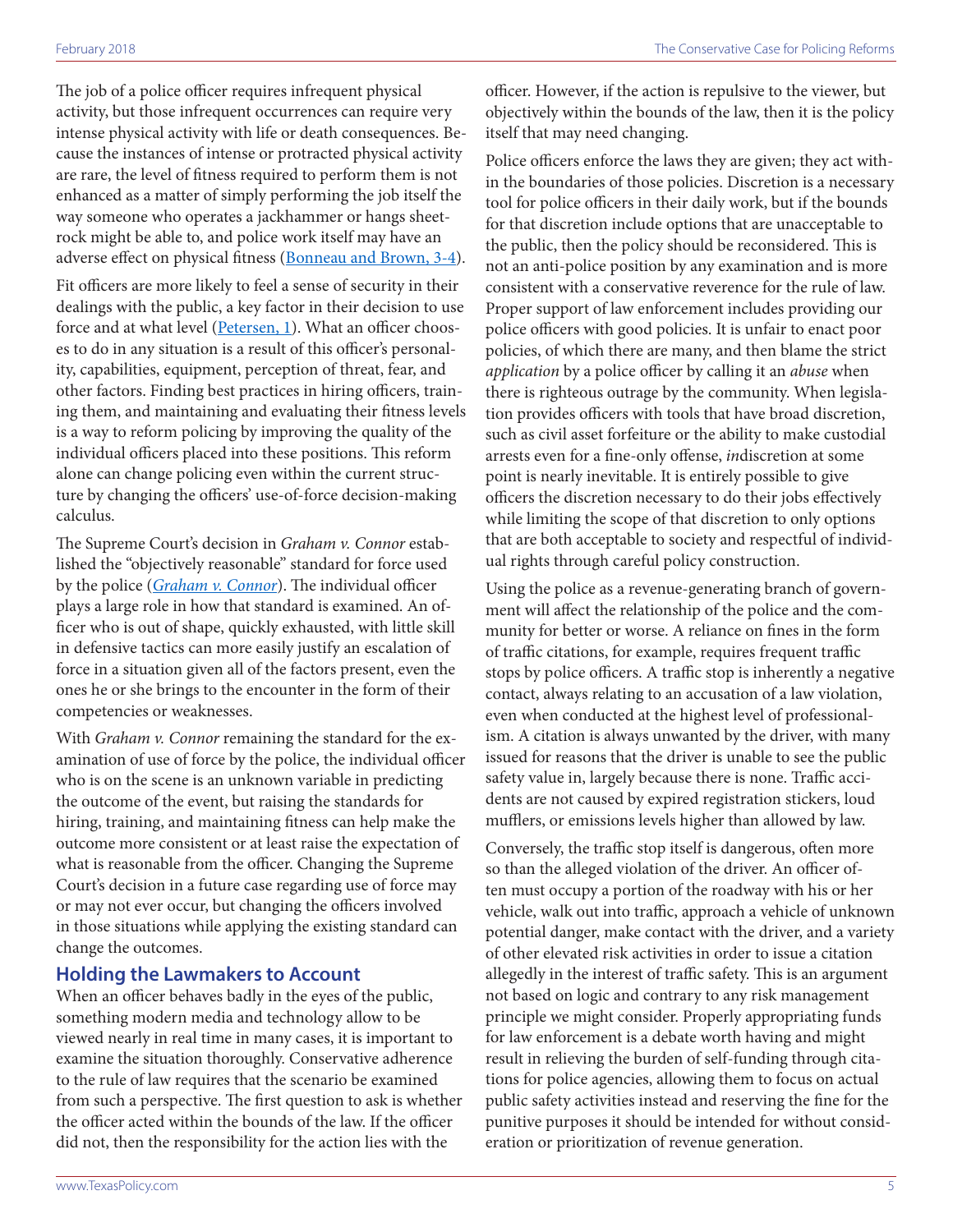Lawmakers must be held to account by the public when their policies create the abuse the public revolts against and not the individual actions of a police officer. Conservatives must also be comfortable with confronting situations where it is indeed the poor actions of an individual officer and not a policy that caused the abuse, and demand that the officer be held to account. The ability of the public to witness police actions through the prevalence of video and audio recording capabilities has led many to question long-standing police practices, the observation of those actions sometimes proving repulsive in the public's eye. This is a good development and a catalyst for improvements that can only strengthen the relationship between the police and their communities.

## **Conclusion**

Many of the areas cited as potential reform areas for policing require more research in order to provide constructive changes. Policing is far too important for experimentation without a basis for implanting change, the failure of such experiments having the potential to be catastrophic. Where limited initiatives show promise, such as the Law Enforcement Assisted Diversion program in Seattle, which places police officers at the front end of established diversion programs, an expansion of the policy is more predictable and can more easily be embraced by conservative thinkers ([Petersen, 4](https://www.texaspolicy.com/library/doclib/2017-03-PP05-PrearrestPrebookingDiversion-CEJ-RandyPeterson.pdf)).

The use or overuse of militarized equipment and tactics has received academic attention, but how the trend is reversed is less clear and certainly worthy of examination. The areas of hiring, training, and fitness for police officers remain subjects worthy of deeper research, as does the impact on this area of policy such as affirmative action or preference for veterans.

Support for policing reforms is not inconsistent with traditional conservative support for the police. Support for the police *demands* continuous examination of policing practices in order to provide policies, training, and equipment to support their role in our society. It also demands adherence to our core principles, even when it comes to our police officers. To do any less is outside the realm of conservatism. As Bastiat warned, "When the law and morality contradict each other, the citizen has the cruel alternative of losing his moral sense or losing his respect for the law" (Bastiat, 7).

As agents of the government charged with the protection of rights and the preservation of order in civil society, the police are deserving of such support through continuous development of best practices in policing combined with conscientious policy making from our legislators, municipal leaders, and police executives, as demanded by our communities.  $\mathcal{R}$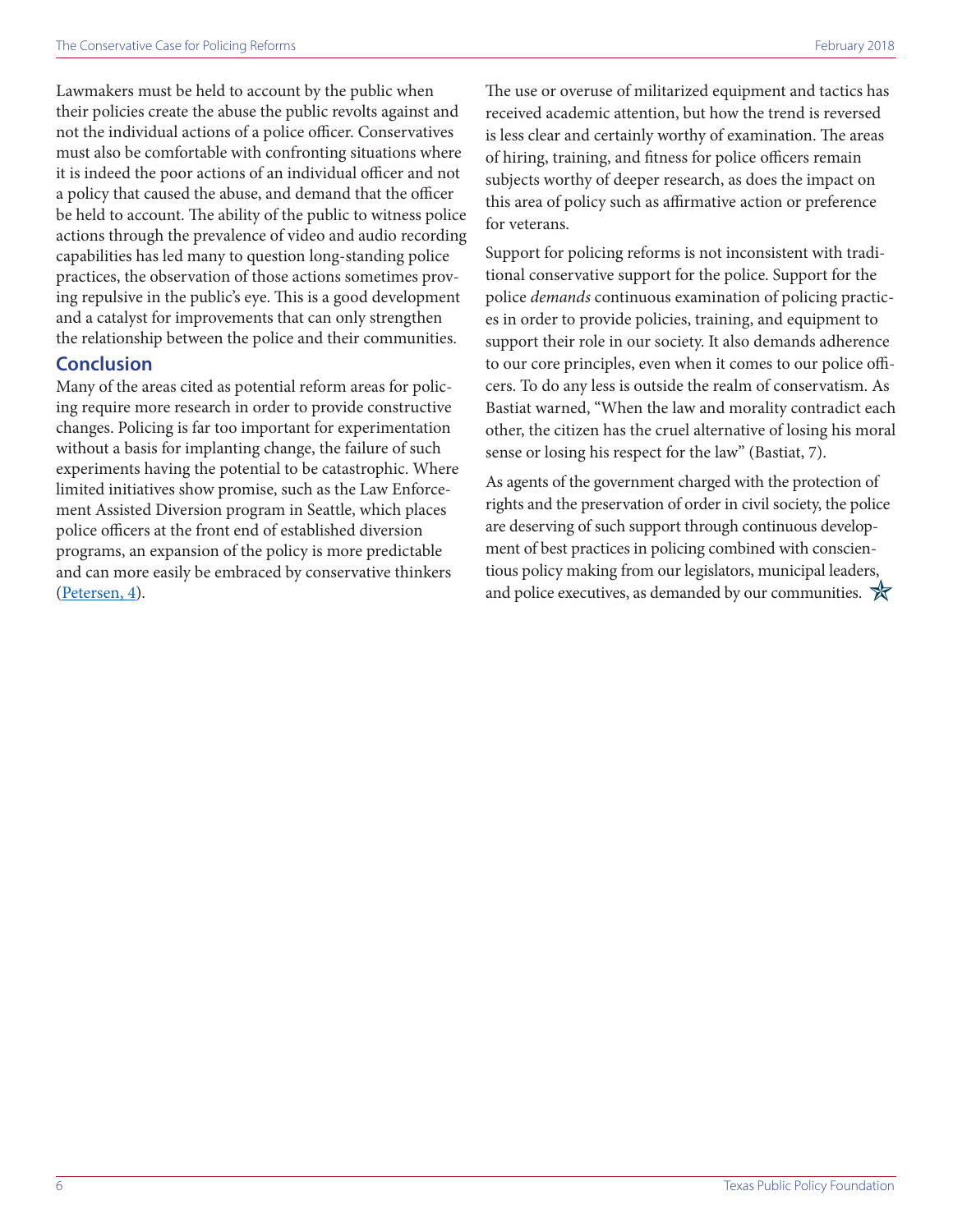### **References**

Bastiat, Frederic. 2007. *The Law*. Irvington-on-Hudson, NY: Foundation for Economic Education.

- Bonneau, Jean, and Jeremy Brown. 1995. *[Physical Ability, Fitness and Police Work](https://www.publicsafety.gc.ca/lbrr/archives/cnmcs-plcng/cn28507-eng.pdf)*. Canadian Police Research Centre.
- Dutta, Sunil. 2014. ["We Should Get Rid of Local Policing. Ferguson Shows Why the System just Doesn't Work."](https://www.washingtonpost.com/posteverything/wp/2014/11/25/we-should-get-rid-of-local-policing-ferguson-shows-why-the-system-just-doesnt-work/?utm_term=.e9adb60fc2c9) *Washington Post*, November 25.
- Glod, Greg. 2015. *[How a Little Known Program Has Turned Local Law Enforcement into a Domestic Army](http://www.mrt.com/opinion/article/How-a-little-known-program-has-turned-local-law-7412756.php). Midland Reporter-Telegram*, September 1.
- *[Graham v. Connor](http://caselaw.findlaw.com/us-supreme-court/490/386.html)* 490 U.S. 386 (1989).
- Kelling, George L., and James K. Stewart. "Neighborhoods and Police: The Maintenance of Civil Authority." *Criminal Law Forum* 1(3): 459-476.
- Kirk, Russell. 1993. *The Politics of Prudence*. Bryn Mawr, PA: Intercollegiate Studies Institute.
- Kraska, Peter. 1999. "Militarizing Criminal Justice: Exploring the Possibilities." *Journal of Political and Military Sociology*, 27(2); 205-215.

Mill, John Stuart. 2002. *On Liberty*. Mineola, NY. Dover Publications, Inc.

National Archives. 2017. "[The Declaration of Independence.](https://www.archives.gov/founding-docs/declaration)" Last reviewed on June 26. Accessed September 7.

- Nevitt, Mark P. 2014. ["Unintended Consequences: The](https://poseidon01.ssrn.com/delivery.php?ID=186110029069011094070072104120016081054087021052029007119070074009005029071021067065016043025056016121004084008124125009092094027086028018020067015012081126113015109021049007069102124117110096096127120117019116096077092122064116068015097093116072114102&EXT=pdf) *Posse Comitatus* Act in the Modern Era." *Cardozo Law Review* 36(1): 119-175.
- Petersen, Randy. 2017. *[Fitness Testing For Police Benefits Everyone: Bill Analysis—House Bill 603](https://www.texaspolicy.com/library/doclib/2017-03-BA06-BillAnalysis-FitnessTestingLawEnforcement-HB603-CEJ-RandyPe....pdf)*. Texas Public Policy Foundation.
- Petersen, Randy. 2017. *[Pre-arrest and Pre-booking Diversion and Mental Health in Policing](https://www.texaspolicy.com/library/doclib/2017-03-PP05-PrearrestPrebookingDiversion-CEJ-RandyPeterson.pdf)*. Texas Public Policy Foundation.